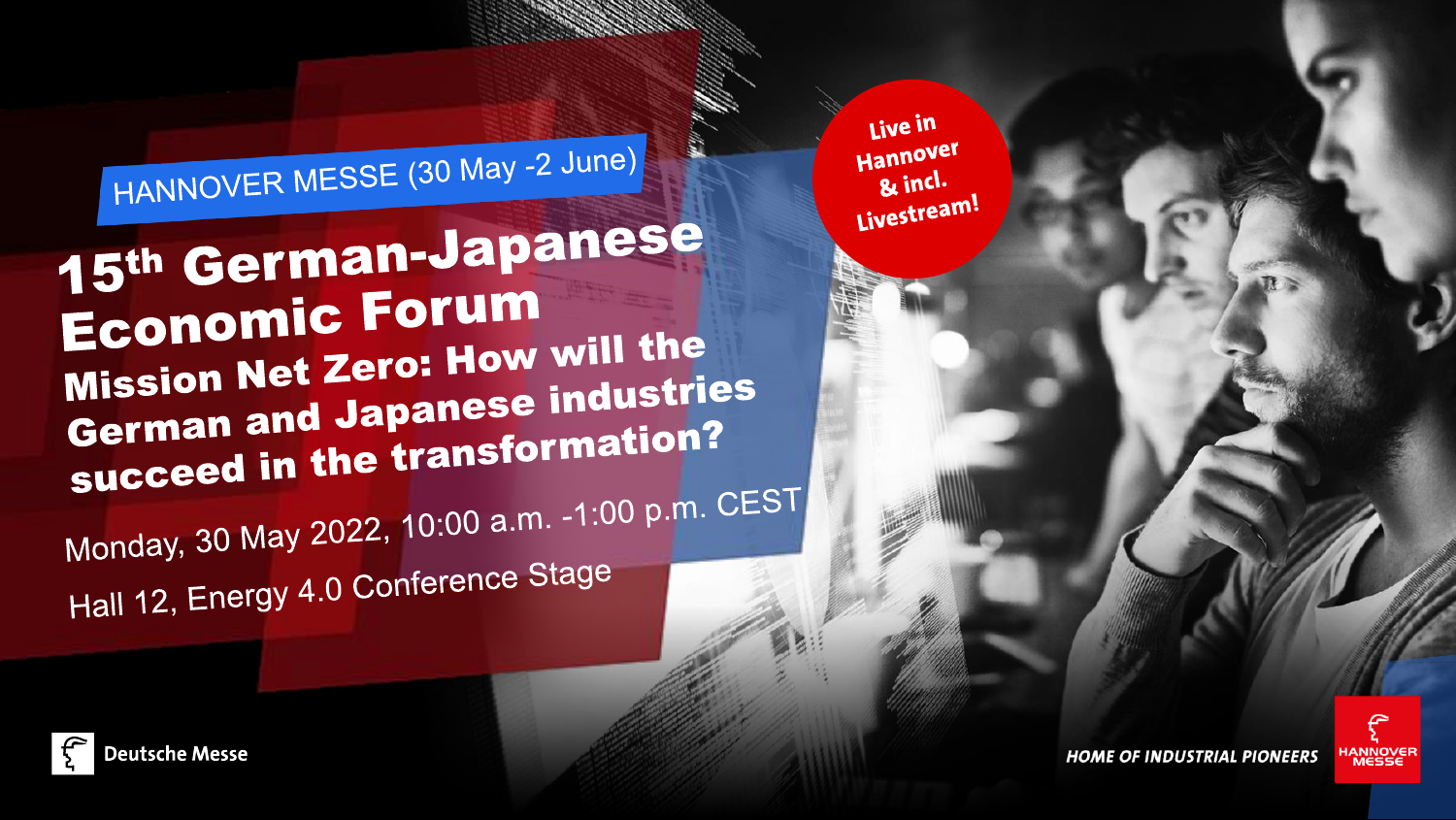# **15th German-Japanese Economic Forum**

#### **Mission Net Zero: How will the German and Japanese industries succeed in the transformation?**

Industry is responsible for around 30% of greenhouse gas emissions worldwide. Every company has a responsibility to reduce the carbon footprint of its entire value chain and entrepreneurial activities. Many major companies, but also SMEs, have developed corresponding strategies or technologies. However, switching to CO2-neutral and sustainable production is a major challenge for many industries.

Which strategies do companies in Japan and Germany have to become climateneutral by 2050 at the latest? Which technologies and political framework conditions are crucial in this context? And how can the key challenges of the transition process be turned into opportunities?

Experts from German and Japanese industry will discuss these issues at the 15th German-Japanese Business Forum at HANNOVER MESSE.

The organizer is Deutsche Messe in cooperation with ECOS Consult and the German Chamber of Industry and Commerce in Japan.

**Deutsche Messe** 





Deutsche Industrie- und<br>Handelskammer in Japan

| Date                   | <b>Monday, 30 May 2022</b><br>10:00 a.m. $-$ 1:00 p.m. (CEST) |
|------------------------|---------------------------------------------------------------|
| Venue                  | Hall 12, Stand D45<br><b>Energy 4.0 Conference Stage</b>      |
| Language               | German-Japanese<br>(simultaneous translation)                 |
| Patronage              | t.b.a.                                                        |
| Cooperation<br>partner | 參 BDI <b>JUINDUSTRIE4.0</b>                                   |
|                        |                                                               |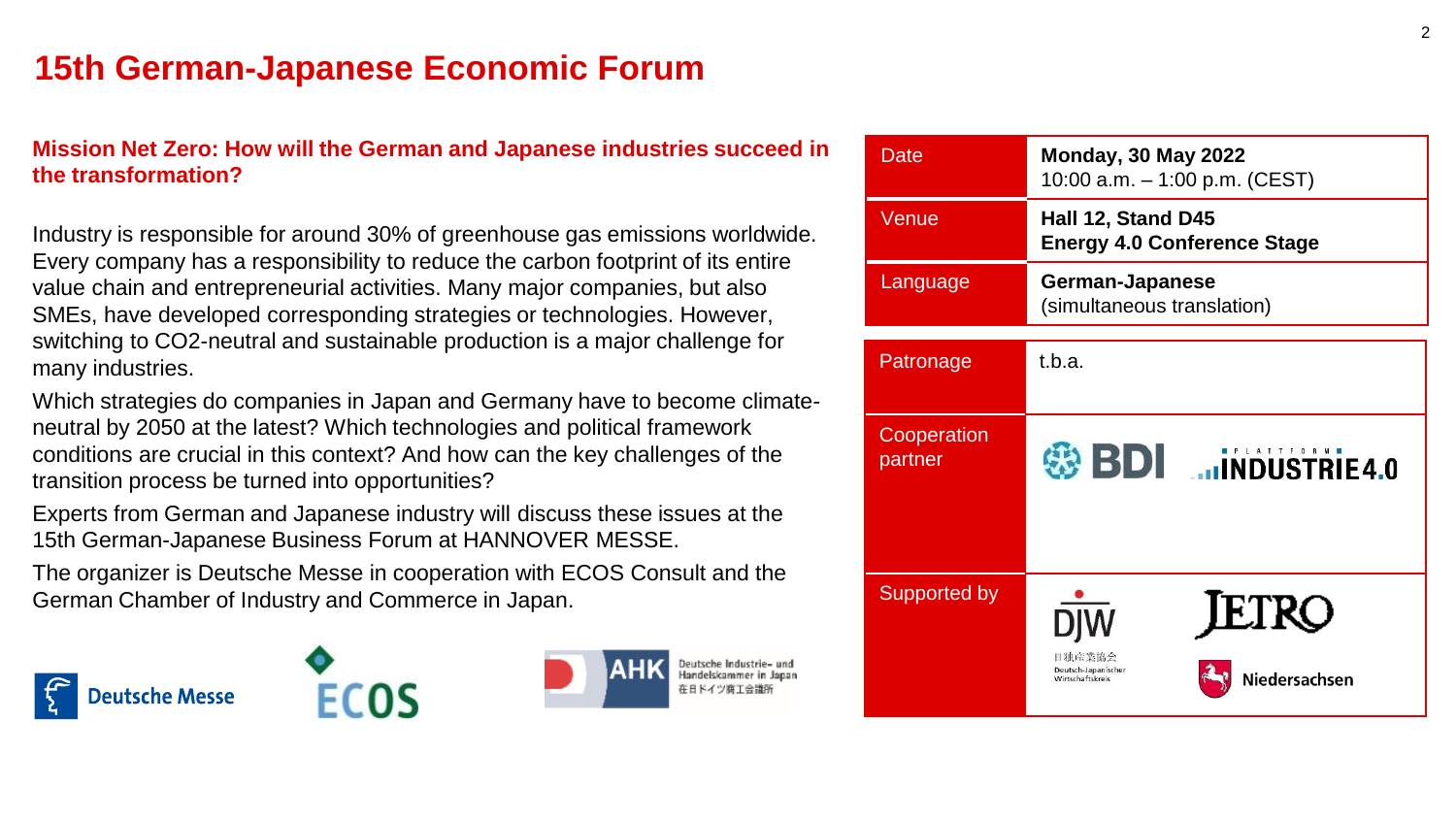| <b>Programm draft</b> (status as of 15 March 2022) |                                                                                                                                                                                                                                                                          |
|----------------------------------------------------|--------------------------------------------------------------------------------------------------------------------------------------------------------------------------------------------------------------------------------------------------------------------------|
| $10:00 - 10:05$ (CEST)                             | <b>Opening &amp; Moderation</b><br>• Marcus Schürmann, Delegate of German Industry and Commerce in Japan, German Chamber of Commerce and<br>Industry in Japan (AHK Japan)<br>Johanna Schilling, Managing Director, ECOS Consult GmbH                                     |
| $10:05 - 10:15$ (CEST)                             | <b>Keynote Japan</b><br>$\blacksquare$ t.b.a.                                                                                                                                                                                                                            |
| $10:15 - 10:35$ (CEST)                             | <b>Presentation Japan Gold Partner (15 min.)</b><br>$\blacksquare$ t.b.a.                                                                                                                                                                                                |
| $10:35 - 10:55$ (CEST)                             | <b>Presentation Germany Gold Partner (15 min.)</b><br>$\blacksquare$ t.b.a.                                                                                                                                                                                              |
| $10:55 - 11:20$ (CEST)                             | <b>Talk</b> (20 min.)<br>• N.N., Plattform Industrie 4.0<br>$\blacksquare$ N.N., Japan                                                                                                                                                                                   |
| $11:20 - 11:40$ (CEST)                             | <b>Presentation Japan Gold Partner (15 min.)</b><br>$\blacksquare$ t.b.a.                                                                                                                                                                                                |
| $11:40 - 12:00$ (CEST)                             | <b>Presentation Germany Gold Partner (15 min.)</b><br>$\blacksquare$ t.b.a.                                                                                                                                                                                              |
| $12:00 - 12:15$ (CEST)                             | Keynote (10 min.)<br>N.N., Federal Ministry of Economic Affairs and Climate Protection (t.b.c.)                                                                                                                                                                          |
| $12:15 - 12:55$ (CEST)                             | <b>Expert Panel</b><br>• Dr. Carsten Rolle, The Federation of German Industries (BDI e.V.)<br>German-Japanese Energy Transition Council (GJETC) / RE100 (t.b.d.)<br>Japan Climate Leaders Partnership (JCLP) / RE100 (t.b.d.)<br>$\blacksquare$<br>$\blacksquare$ t.b.a. |

3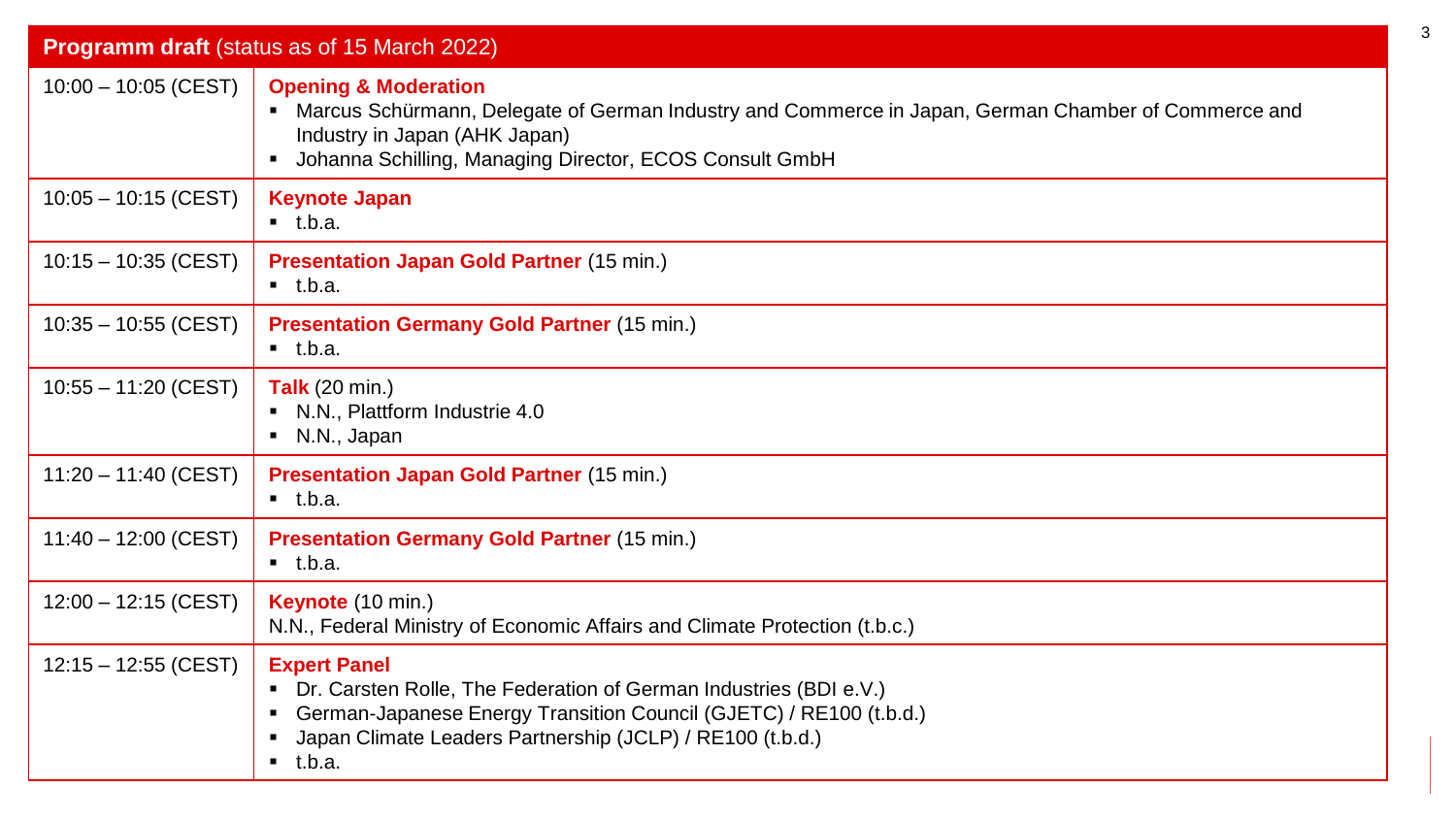## Your participation option as **Gold Partner**

#### Company presence

- Presentation (15 minutes) incl. livestreaming on the trade fair website as well as Q&A tool during the livestream
- Highlighting of your speaker on the website as a highlight speaker
- 30 sec. commercial spot before your presentation
- Your livestream on-demand until at least 8 weeks after HANNOVER MESSE

#### Your logo displayed…

- on the program page of the Energy 4.0 Conference Stage (Apr Sept)
- Logo presence on the sponsor wall of the Energy 4.0 Conference Stage (30 May-2 June)
- on the Energy 4.0 Conference Stage program monitor on 30 May 2022

#### Marketing & Communication

Messegelände

Germany

- Promotion of the Business Forum via the HANNOVER MESSE e-mail newsletter (230,000 subscribers worldwide, 04/22) and social media channels
- Your livestream on-demand until at least 8 weeks after HANNOVER MESSE



### Gold Partner (4 available) 5,900 EUR



Deutsche Messe 30521 Hannover **Andrea Busch / Heike Breuste Deutsche Messe** Tel. +49 511 89-31288 / -31606 Hannovermesse.dailyfair@messe.de



**Johanna Schilling ECOS Consult GmbH** Tel. +49 541 911 909 90 jschilling@ecos-eu.com



**Marcus Schürmann AHK Japan** Tel. +81 3 5276-8723 mnyui@dihkj.or.jp

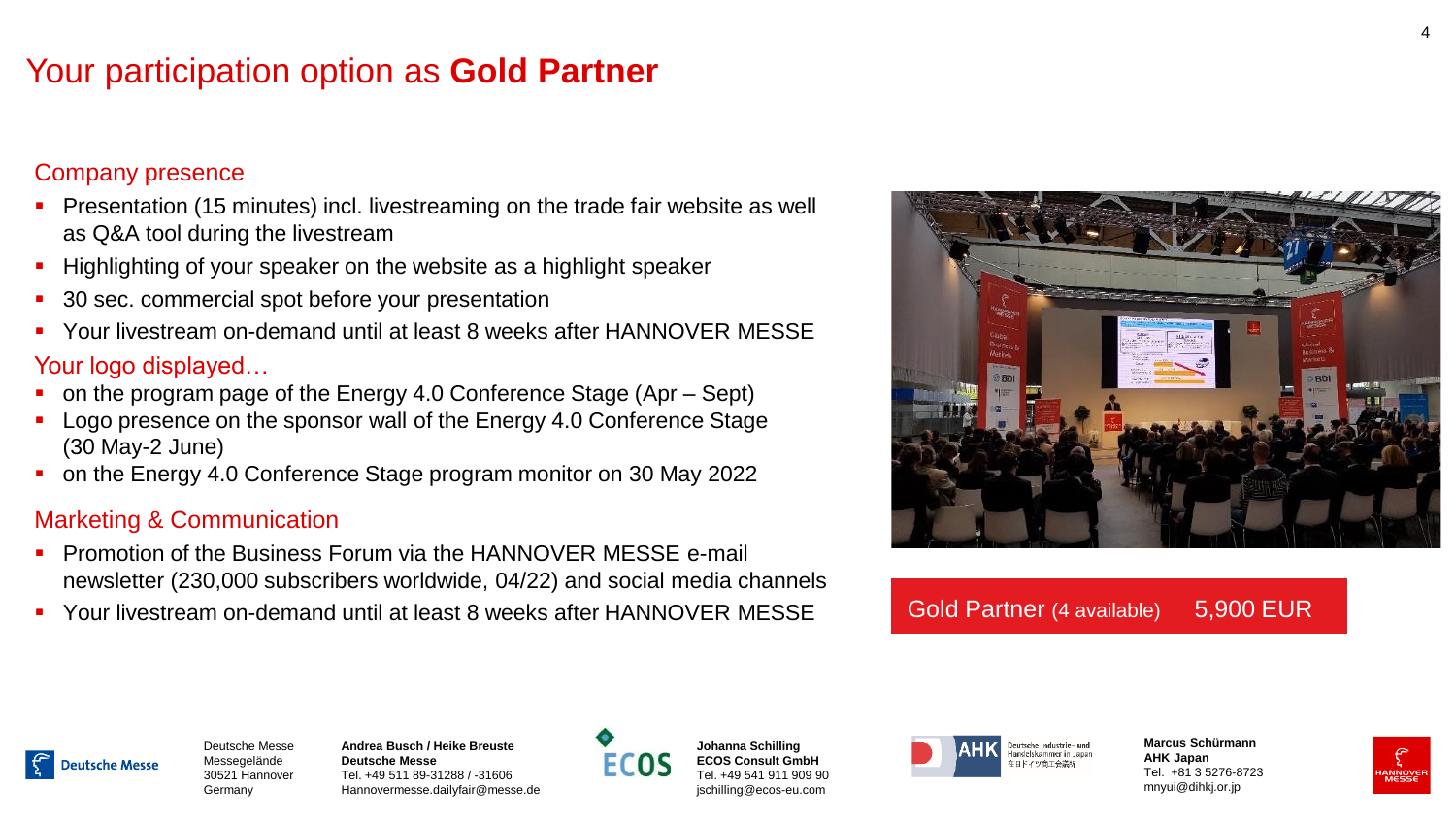# Your participation option as **Silver Partner**

### Logo display & commercial spot….

- **Your logo on a partner display in the podium area**
- **Your logo on the programe monitor on 30 May 2022**
- **30 sec. commercial spot playout:** 
	- o before the beginning or
	- o before the talk or
	- o before the expert panel or
	- o at the end of the Economic Forum



### Silver Partner (4 available) 2,000 EUR



Deutsche Messe Messegelände 30521 Hannover Germany

**Andrea Busch / Heike Breuste Deutsche Messe** Tel. +49 511 89-31288 / -31606 Hannovermesse.dailyfair@messe.de



**Johanna Schilling ECOS Consult GmbH** Tel. +49 541 911 909 90 jschilling@ecos-eu.com



**Marcus Schürmann AHK Japan** Tel. +81 3 5276-8723 mnyui@dihkj.or.jp

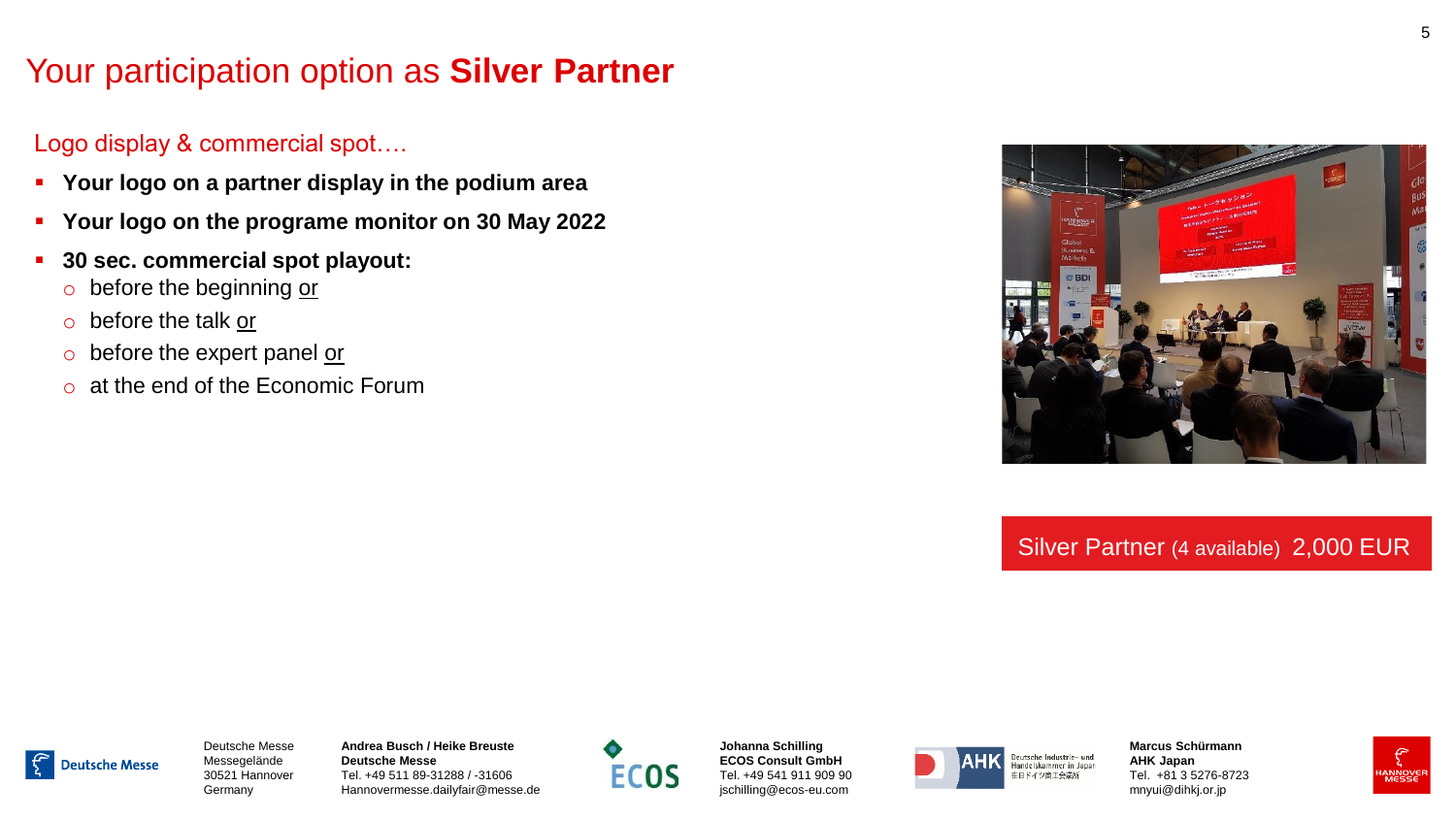## HANNOVER MESSE 2022 Exhibition Grounds

f